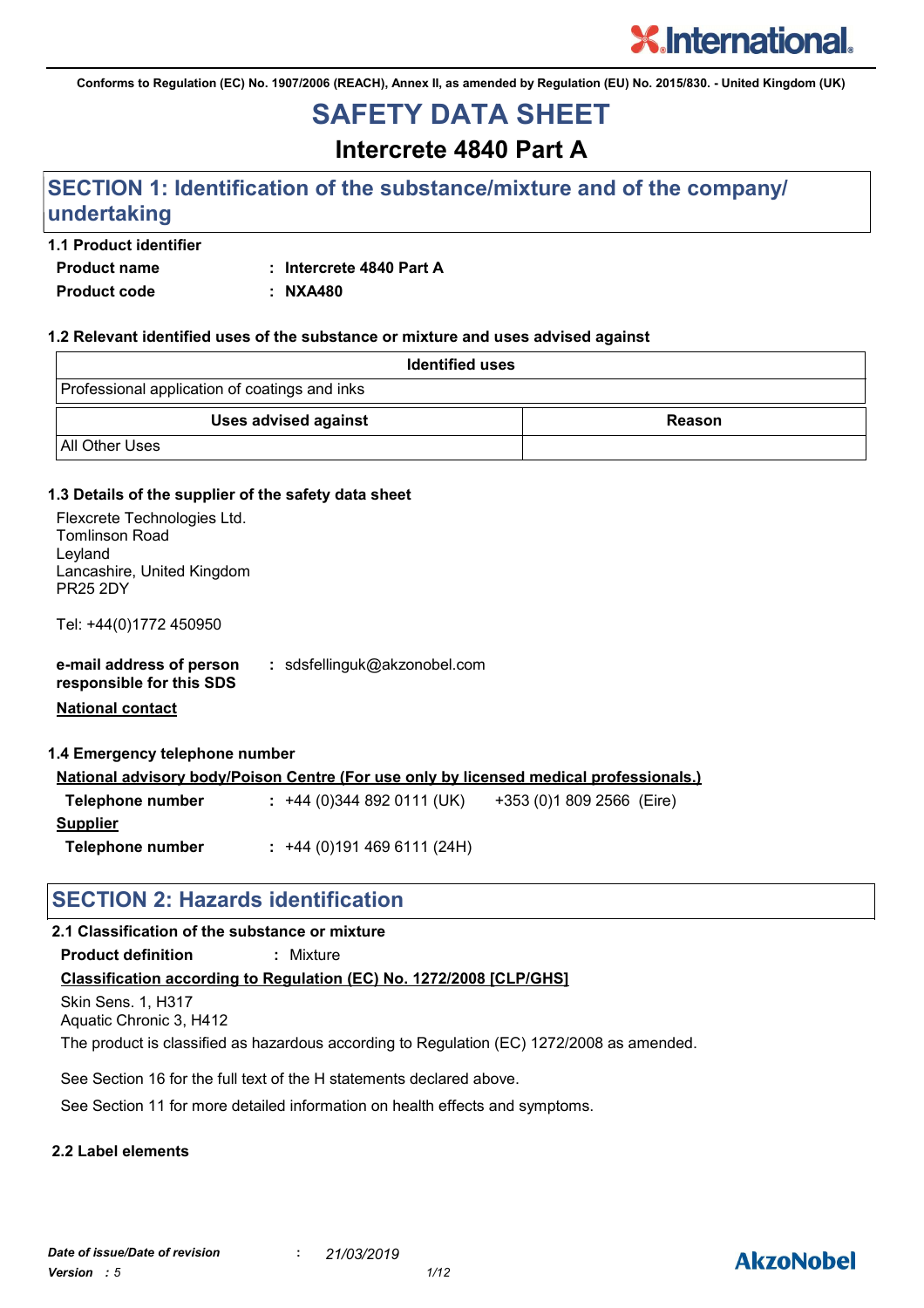### **SECTION 2: Hazards identification**

| <b>Hazard pictograms</b> |  |
|--------------------------|--|
|--------------------------|--|

| <b>Signal word</b>                                                                                                                                       | $:$ Warning                                                                                                                                                                                                                           |
|----------------------------------------------------------------------------------------------------------------------------------------------------------|---------------------------------------------------------------------------------------------------------------------------------------------------------------------------------------------------------------------------------------|
| <b>Hazard statements</b>                                                                                                                                 | May cause an allergic skin reaction.<br>Harmful to aquatic life with long lasting effects.                                                                                                                                            |
| <b>Precautionary statements</b>                                                                                                                          |                                                                                                                                                                                                                                       |
| General                                                                                                                                                  | : Not applicable.                                                                                                                                                                                                                     |
| <b>Prevention</b>                                                                                                                                        | Wear protective gloves. Avoid release to the environment. Avoid breathing vapour.                                                                                                                                                     |
| <b>Response</b>                                                                                                                                          | : IF ON SKIN: Wash with plenty of soap and water. Take off contaminated clothing<br>and wash it before reuse. If skin irritation or rash occurs: Get medical attention.                                                               |
| <b>Storage</b>                                                                                                                                           | : Not applicable.                                                                                                                                                                                                                     |
| <b>Disposal</b>                                                                                                                                          | Dispose of contents and container in accordance with all local, regional, national<br>and international regulations.                                                                                                                  |
| <b>Hazardous ingredients</b>                                                                                                                             | : Reaction product: bisphenol-A-(epichlorhydrin) and epoxy resin, 700 <mol <<br="" weight="">1000<br/>Formaldehyde, oligomeric reaction products with 1-chloro-2,3-epoxypropane and<br/>phenol<br/>1,2-benzisothiazol-3(2H)-one</mol> |
| <b>Supplemental label</b><br>elements                                                                                                                    | Contains epoxy constituents. May produce an allergic reaction.                                                                                                                                                                        |
| <b>Annex XVII - Restrictions</b><br>on the manufacture,<br>placing on the market and<br>use of certain dangerous<br>substances, mixtures and<br>articles | : Not applicable.                                                                                                                                                                                                                     |

| 2.3 Other hazards            |               |
|------------------------------|---------------|
| Other hazards which do       | : None known. |
| not result in classification |               |

### **SECTION 3: Composition/information on ingredients**

#### **3.2 Mixtures :** Mixture

| <b>Product/ingredient</b><br>name                                                                                            | <b>Identifiers</b>                                               | $%$ by<br>weight | <b>Classification</b><br><b>Regulation (EC) No.</b><br>1272/2008 [CLP]                     | <b>Nota</b><br>(s) | <b>Type</b> |
|------------------------------------------------------------------------------------------------------------------------------|------------------------------------------------------------------|------------------|--------------------------------------------------------------------------------------------|--------------------|-------------|
| Reaction product:<br>bisphenol-A-<br>(epichlorhydrin) and<br>epoxy resin, 700 <mol<br>weight <math>&lt; 1000</math></mol<br> | CAS: 25068-38-6                                                  | $\leq 7$         | Skin Irrit. 2, H315<br>Eye Irrit. 2, H319<br>Skin Sens. 1, H317                            |                    | $[1]$       |
| Formaldehyde,<br>oligomeric reaction<br>products with 1-chloro-<br>2,3-epoxypropane and<br>phenol                            | REACH #:<br>01-2119454392-40<br>IEC: 500-006-8<br>CAS: 9003-36-5 | $≤2.5$           | Skin Irrit. 2, H315<br>Eye Irrit. 2, H319<br>Skin Sens. 1, H317<br>Aquatic Chronic 2, H411 |                    | $[1]$       |
| 1,2-benzisothiazol-3<br>$(2H)$ -one                                                                                          | EC: 220-120-9<br>CAS: 2634-33-5<br>Index: 613-088-00-6           | < 0.05           | Acute Tox. 4, H302<br>Skin Irrit. 2, H315<br>Eye Dam. 1, H318<br>Skin Sens. 1, H317        |                    | $[1]$       |
| Date of issue/Date of revision                                                                                               | 21/03/2019<br>÷.                                                 |                  |                                                                                            | <b>AkzoNobel</b>   |             |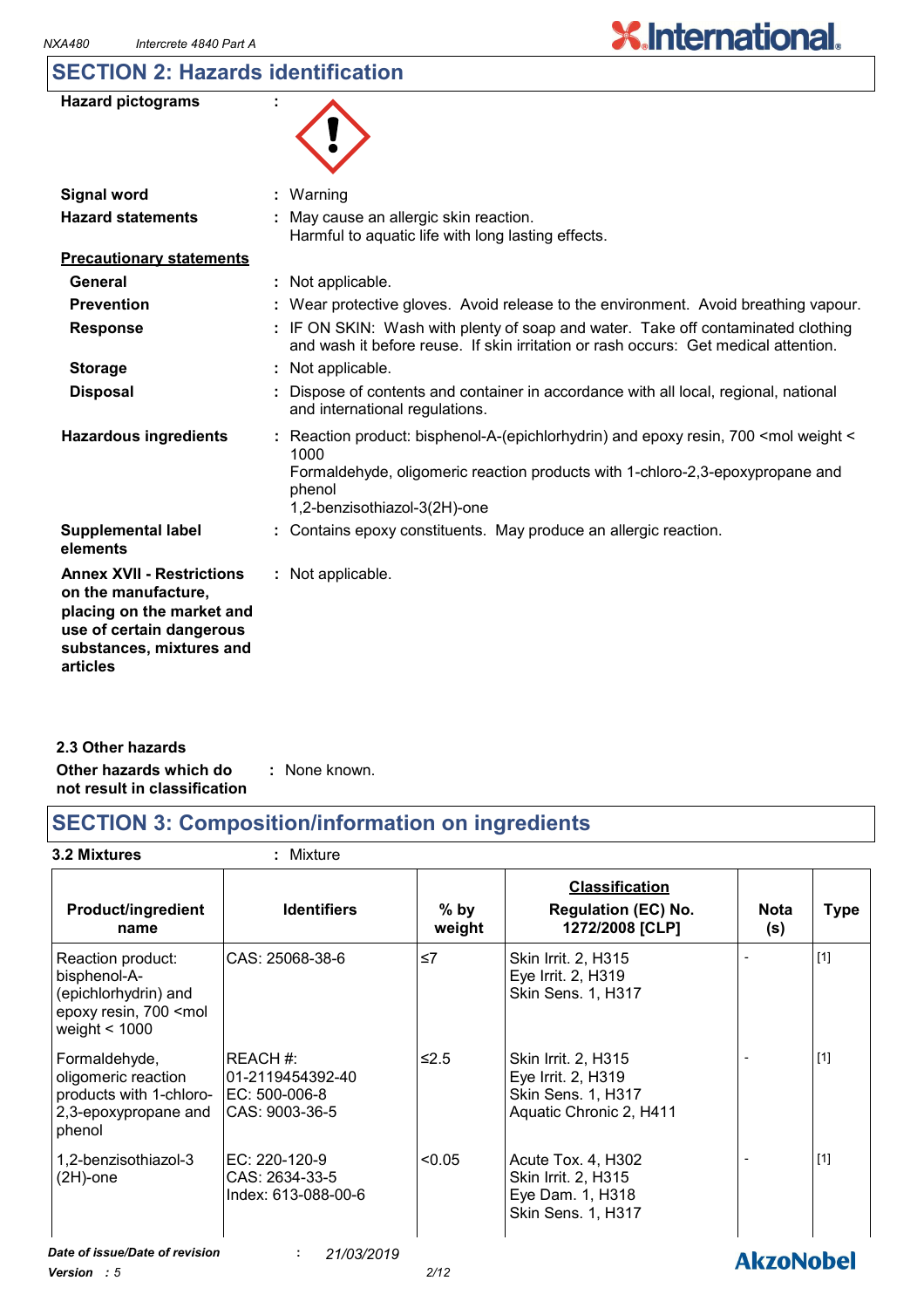### **SECTION 3: Composition/information on ingredients**

|  | Aquatic Acute 1, H400 (M=10)<br>Aquatic Chronic 1, H410 (M=10)                |  |
|--|-------------------------------------------------------------------------------|--|
|  | See Section 16 for the<br>full text of the H<br>statements declared<br>above. |  |

**X.International.** 

There are no additional ingredients present which, within the current knowledge of the supplier and in the concentrations applicable, are classified as hazardous to health or the environment, are PBTs or vPvBs or have been assigned a workplace exposure limit and hence require reporting in this section.

Type

[1] Substance classified with a health or environmental hazard

[2] Substance with a workplace exposure limit

[3] Substance meets the criteria for PBT according to Regulation (EC) No. 1907/2006, Annex XIII

[4] Substance meets the criteria for vPvB according to Regulation (EC) No. 1907/2006, Annex XIII

[5] Substance of equivalent concern

Occupational exposure limits, if available, are listed in Section 8.

### **SECTION 4: First aid measures**

#### **4.1 Description of first aid measures :** If swallowed, seek medical advice immediately and show the container or label. Keep person warm and at rest. Do NOT induce vomiting. Remove contact lenses, irrigate copiously with clean, fresh water, holding the **:** eyelids apart for at least 10 minutes and seek immediate medical advice. Remove contaminated clothing and shoes. Wash skin thoroughly with soap and **:** water or use recognised skin cleanser. Seek medical attention if irritation persists. Do NOT use solvents or thinners. **:** Remove to fresh air. Keep person warm and at rest. If not breathing, if breathing is irregular or if respiratory arrest occurs, provide artificial respiration or oxygen by trained personnel. Seek medical attention. General **In all cases of doubt, or when symptoms persist, seek medical attention. Never give <b>General** 3. anything by mouth to an unconscious person. If unconscious, place in recovery position and seek medical advice. **Skin contact Ingestion Inhalation Eye contact Protection of first-aiders :** No action shall be taken involving any personal risk or without suitable training. It may be dangerous to the person providing aid to give mouth-to-mouth resuscitation. Wash contaminated clothing thoroughly with water before removing it, or wear gloves.

#### **4.2 Most important symptoms and effects, both acute and delayed**

| <b>Potential acute health effects</b> |                                                                                                                                |
|---------------------------------------|--------------------------------------------------------------------------------------------------------------------------------|
| Eye contact                           | : No known significant effects or critical hazards.                                                                            |
| <b>Inhalation</b>                     | : No known significant effects or critical hazards.                                                                            |
| <b>Skin contact</b>                   | : May cause an allergic skin reaction.                                                                                         |
| Ingestion                             | : No known significant effects or critical hazards.                                                                            |
| Over-exposure signs/symptoms          |                                                                                                                                |
| Eye contact                           | : No specific data.                                                                                                            |
| <b>Inhalation</b>                     | : No specific data.                                                                                                            |
| <b>Skin contact</b>                   | : Adverse symptoms may include the following:<br>irritation<br>redness                                                         |
| Ingestion                             | : No specific data.                                                                                                            |
|                                       | 4.3 Indication of any immediate medical attention and special treatment needed                                                 |
| Notes to physician                    | : Treat symptomatically. Contact poison treatment specialist immediately if large<br>quantities have been ingested or inhaled. |
| <b>Specific treatments</b>            | : No specific treatment.                                                                                                       |

### **AkzoNobel**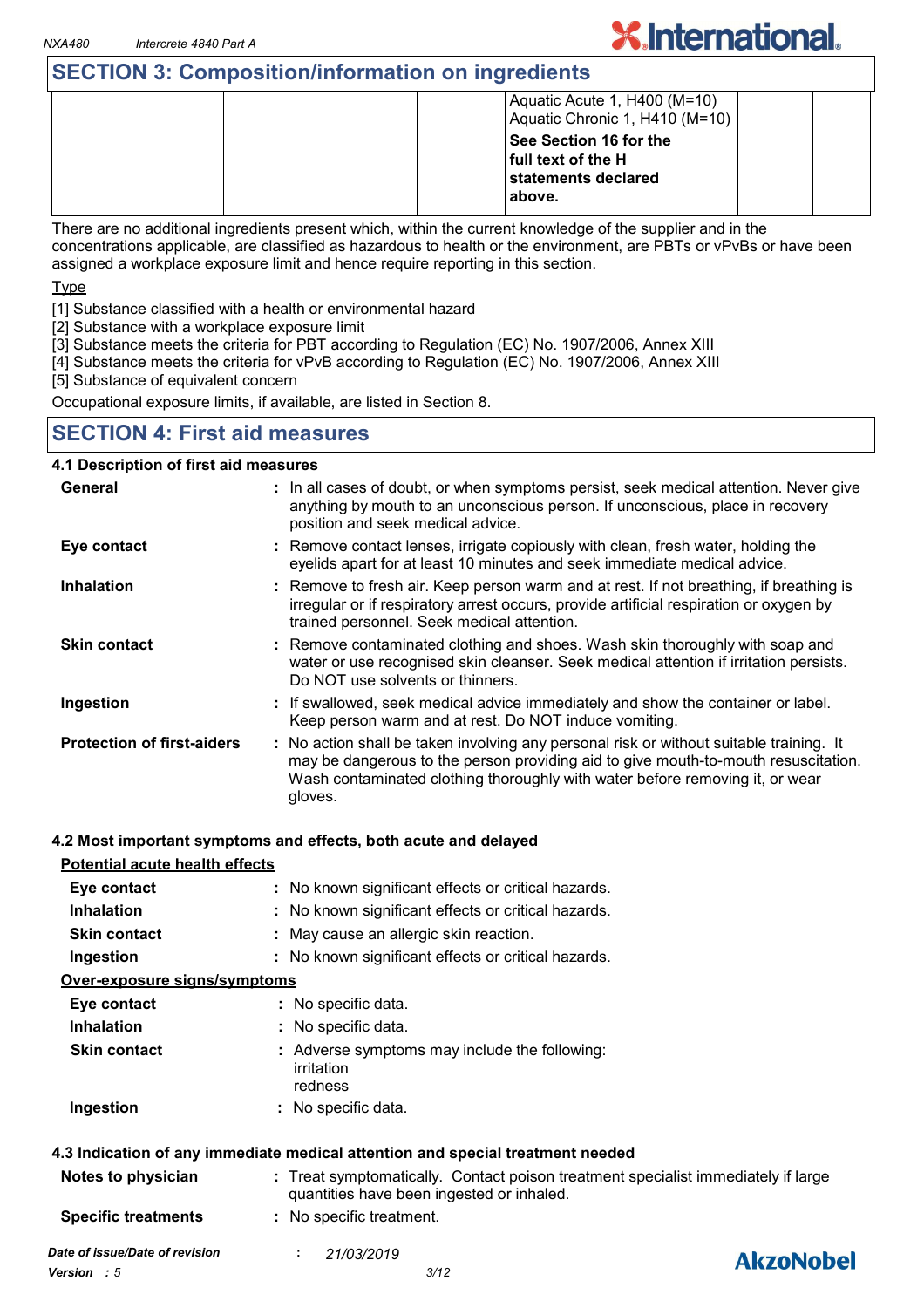### **SECTION 5: Firefighting measures**

| 5.1 Extinguishing media                                  |                                                                                                                                                                                                                                                                                                      |
|----------------------------------------------------------|------------------------------------------------------------------------------------------------------------------------------------------------------------------------------------------------------------------------------------------------------------------------------------------------------|
| <b>Suitable extinguishing</b><br>media                   | : Use an extinguishing agent suitable for the surrounding fire.                                                                                                                                                                                                                                      |
| Unsuitable extinguishing<br>media                        | : None known.                                                                                                                                                                                                                                                                                        |
|                                                          | 5.2 Special hazards arising from the substance or mixture                                                                                                                                                                                                                                            |
| <b>Hazards from the</b><br>substance or mixture          | : In a fire or if heated, a pressure increase will occur and the container may burst.<br>This material is harmful to aquatic life with long lasting effects. Fire water<br>contaminated with this material must be contained and prevented from being<br>discharged to any waterway, sewer or drain. |
| <b>Hazardous thermal</b><br>decomposition products       | : Decomposition products may include the following materials:<br>carbon dioxide<br>carbon monoxide<br>halogenated compounds                                                                                                                                                                          |
| 5.3 Advice for firefighters                              |                                                                                                                                                                                                                                                                                                      |
| <b>Special protective actions</b><br>for fire-fighters   | : Promptly isolate the scene by removing all persons from the vicinity of the incident if<br>there is a fire. No action shall be taken involving any personal risk or without<br>suitable training.                                                                                                  |
| <b>Special protective</b><br>equipment for fire-fighters | : Fire-fighters should wear appropriate protective equipment and self-contained<br>breathing apparatus (SCBA) with a full face-piece operated in positive pressure                                                                                                                                   |

### **SECTION 6: Accidental release measures**

#### **6.1 Personal precautions, protective equipment and emergency procedures**

chemical incidents.

| For non-emergency<br>personnel                           | : No action shall be taken involving any personal risk or without suitable training.<br>Evacuate surrounding areas. Keep unnecessary and unprotected personnel from<br>entering. Do not touch or walk through spilt material. Avoid breathing vapour or<br>mist. Provide adequate ventilation. Wear appropriate respirator when ventilation is<br>inadequate. Put on appropriate personal protective equipment.                                                                                                                                                                                   |
|----------------------------------------------------------|---------------------------------------------------------------------------------------------------------------------------------------------------------------------------------------------------------------------------------------------------------------------------------------------------------------------------------------------------------------------------------------------------------------------------------------------------------------------------------------------------------------------------------------------------------------------------------------------------|
|                                                          | For emergency responders : If specialised clothing is required to deal with the spillage, take note of any<br>information in Section 8 on suitable and unsuitable materials. See also the<br>information in "For non-emergency personnel".                                                                                                                                                                                                                                                                                                                                                        |
| <b>6.2 Environmental</b><br>precautions                  | : Avoid dispersal of spilt material and runoff and contact with soil, waterways, drains<br>and sewers. Inform the relevant authorities if the product has caused environmental<br>pollution (sewers, waterways, soil or air). Water polluting material. May be harmful<br>to the environment if released in large quantities.                                                                                                                                                                                                                                                                     |
| 6.3 Methods and material for containment and cleaning up |                                                                                                                                                                                                                                                                                                                                                                                                                                                                                                                                                                                                   |
| <b>Small spill</b>                                       | : Stop leak if without risk. Move containers from spill area. Dilute with water and mop<br>up if water-soluble. Alternatively, or if water-insoluble, absorb with an inert dry<br>material and place in an appropriate waste disposal container. Dispose of via a<br>licensed waste disposal contractor.                                                                                                                                                                                                                                                                                          |
| Large spill                                              | : Stop leak if without risk. Move containers from spill area. Approach the release<br>from upwind. Prevent entry into sewers, water courses, basements or confined<br>areas. Wash spillages into an effluent treatment plant or proceed as follows.<br>Contain and collect spillage with non-combustible, absorbent material e.g. sand,<br>earth, vermiculite or diatomaceous earth and place in container for disposal<br>according to local regulations. Dispose of via a licensed waste disposal contractor.<br>Contaminated absorbent material may pose the same hazard as the spilt product. |

mode. Clothing for fire-fighters (including helmets, protective boots and gloves) conforming to European standard EN 469 will provide a basic level of protection for

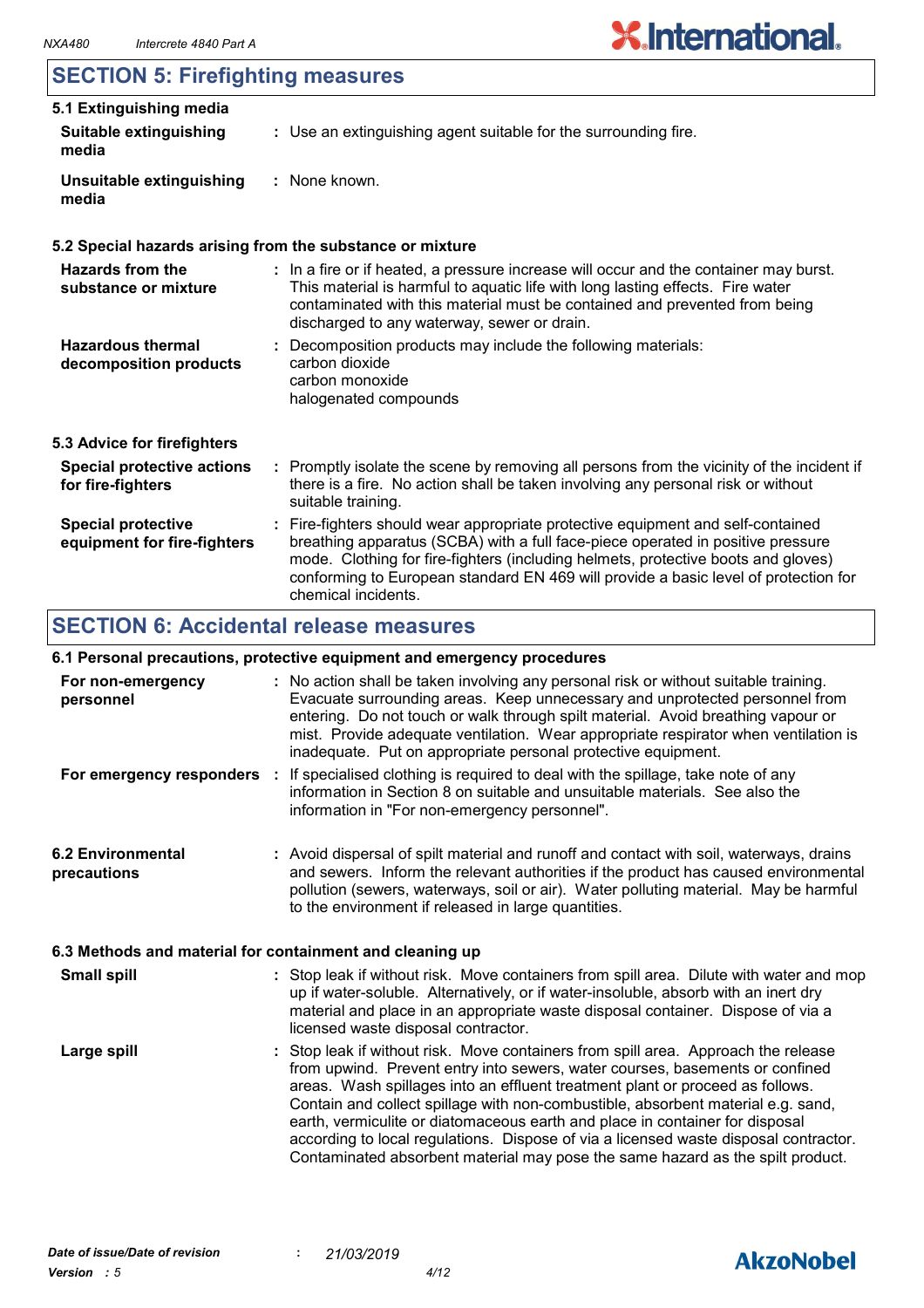#### **SECTION 6: Accidental release measures**

| 6.4 Reference to other | : See Section 1 for emergency contact information.                          |
|------------------------|-----------------------------------------------------------------------------|
| sections               | See Section 8 for information on appropriate personal protective equipment. |
|                        | See Section 13 for additional waste treatment information.                  |

### **SECTION 7: Handling and storage**

The information in this section contains generic advice and guidance. The list of Identified Uses in Section 1 should be consulted for any available use-specific information provided in the Exposure Scenario(s).

**X.International.** 

#### **7.1 Precautions for safe handling**

| <b>Protective measures</b>                | : Put on appropriate personal protective equipment (see Section 8). Persons with a<br>history of skin sensitization problems should not be employed in any process in<br>which this product is used. Do not get in eyes or on skin or clothing. Do not ingest.<br>Avoid breathing vapour or mist. Avoid release to the environment. Keep in the<br>original container or an approved alternative made from a compatible material, kept<br>tightly closed when not in use. Empty containers retain product residue and can be<br>hazardous. Do not reuse container. Dry sanding, flame cutting and/or welding of<br>the dry paint film will give rise to dust and/or hazardous fumes. Wet sanding/flatting<br>should be used wherever possible. If exposure cannot be avoided by the provision<br>of local exhaust ventilation, suitable respiratory protective equipment should be used. |
|-------------------------------------------|------------------------------------------------------------------------------------------------------------------------------------------------------------------------------------------------------------------------------------------------------------------------------------------------------------------------------------------------------------------------------------------------------------------------------------------------------------------------------------------------------------------------------------------------------------------------------------------------------------------------------------------------------------------------------------------------------------------------------------------------------------------------------------------------------------------------------------------------------------------------------------------|
| Advice on general<br>occupational hygiene | Eating, drinking and smoking should be prohibited in areas where this material is<br>handled, stored and processed. Workers should wash hands and face before<br>eating, drinking and smoking. Remove contaminated clothing and protective<br>equipment before entering eating areas. See also Section 8 for additional<br>information on hygiene measures.                                                                                                                                                                                                                                                                                                                                                                                                                                                                                                                              |

#### **7.2 Conditions for safe storage, including any incompatibilities**

Store in accordance with local regulations. Store in original container protected from direct sunlight in a dry, cool and well-ventilated area, away from incompatible materials (see Section 10) and food and drink. Keep container tightly closed and sealed until ready for use. Containers that have been opened must be carefully resealed and kept upright to prevent leakage. Do not store in unlabelled containers. Use appropriate containment to avoid environmental contamination.

| 7.3 Specific end use(s)    |                  |
|----------------------------|------------------|
| <b>Recommendations</b>     | : Not available. |
| Industrial sector specific | : Not available. |
| solutions                  |                  |

### **SECTION 8: Exposure controls/personal protection**

The information in this section contains generic advice and guidance. Information is provided based on typical anticipated uses of the product. Additional measures might be required for bulk handling or other uses that could significantly increase worker exposure or environmental releases.

#### **8.1 Control parameters**

#### **Occupational exposure limits**

No exposure limit value known.

**Recommended monitoring : If this product contains ingredients with exposure limits, personal, workplace procedures** atmosphere or biological monitoring may be required to determine the effectiveness of the ventilation or other control measures and/or the necessity to use respiratory protective equipment. Reference should be made to monitoring standards, such as the following: European Standard EN 689 (Workplace atmospheres - Guidance for the assessment of exposure by inhalation to chemical agents for comparison with limit values and measurement strategy) European Standard EN 14042 (Workplace atmospheres - Guide for the application and use of procedures for the assessment of exposure to chemical and biological agents) European Standard EN 482 (Workplace atmospheres - General requirements for the performance of procedures for the measurement of chemical agents) Reference to national guidance documents for methods for the determination of hazardous substances will also be required.

#### **DNELs/DMELs**

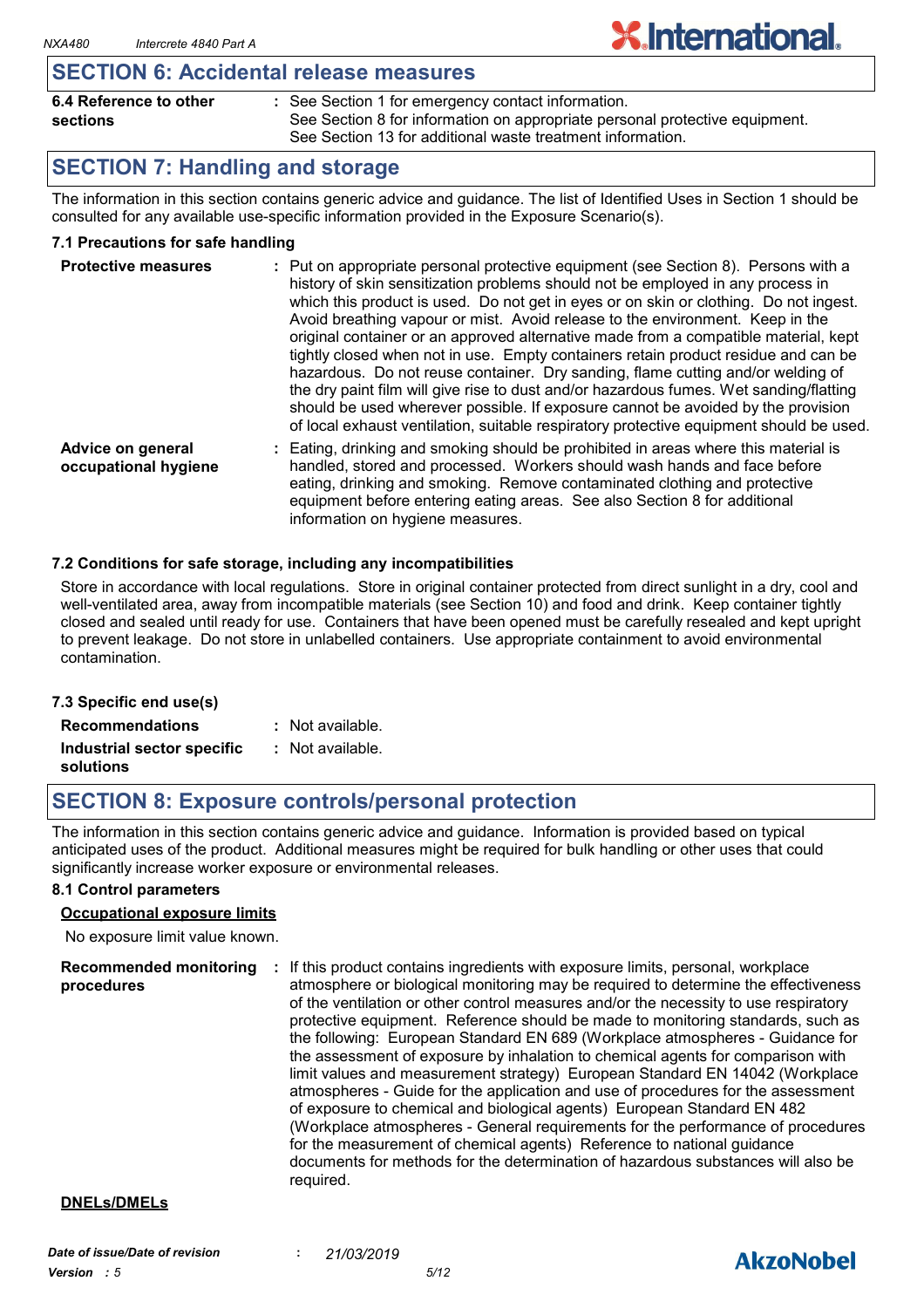### **SECTION 8: Exposure controls/personal protection**

No DNELs/DMELs available.

**PNECs**

No PNECs available

| 8.2 Exposure controls                     |                                                                                                                                                                                                                                                                                                                                                                                                                                                                                                                                                                                                                                                                                                                                                                                                                                                                                                                                                                                                                                                                                                                                                                                                                                                                                                                                                                                              |
|-------------------------------------------|----------------------------------------------------------------------------------------------------------------------------------------------------------------------------------------------------------------------------------------------------------------------------------------------------------------------------------------------------------------------------------------------------------------------------------------------------------------------------------------------------------------------------------------------------------------------------------------------------------------------------------------------------------------------------------------------------------------------------------------------------------------------------------------------------------------------------------------------------------------------------------------------------------------------------------------------------------------------------------------------------------------------------------------------------------------------------------------------------------------------------------------------------------------------------------------------------------------------------------------------------------------------------------------------------------------------------------------------------------------------------------------------|
| Appropriate engineering<br>controls       | : Good general ventilation should be sufficient to control worker exposure to airborne<br>contaminants.                                                                                                                                                                                                                                                                                                                                                                                                                                                                                                                                                                                                                                                                                                                                                                                                                                                                                                                                                                                                                                                                                                                                                                                                                                                                                      |
| <b>Individual protection measures</b>     |                                                                                                                                                                                                                                                                                                                                                                                                                                                                                                                                                                                                                                                                                                                                                                                                                                                                                                                                                                                                                                                                                                                                                                                                                                                                                                                                                                                              |
| <b>Hygiene measures</b>                   | : Wash hands, forearms and face thoroughly after handling chemical products,<br>before eating, smoking and using the lavatory and at the end of the working period.<br>Appropriate techniques should be used to remove potentially contaminated clothing.<br>Contaminated work clothing should not be allowed out of the workplace. Wash<br>contaminated clothing before reusing. Ensure that eyewash stations and safety<br>showers are close to the workstation location.                                                                                                                                                                                                                                                                                                                                                                                                                                                                                                                                                                                                                                                                                                                                                                                                                                                                                                                  |
| <b>Eye/face protection</b>                | : Safety eyewear complying with an approved standard should be used when a risk<br>assessment indicates this is necessary to avoid exposure to liquid splashes, mists,<br>gases or dusts. Use eye protection according to EN 166, designed to protect<br>against liquid splashes. If contact is possible, the following protection should be<br>worn, unless the assessment indicates a higher degree of protection: safety<br>glasses with side-shields.                                                                                                                                                                                                                                                                                                                                                                                                                                                                                                                                                                                                                                                                                                                                                                                                                                                                                                                                    |
| <b>Skin protection</b>                    |                                                                                                                                                                                                                                                                                                                                                                                                                                                                                                                                                                                                                                                                                                                                                                                                                                                                                                                                                                                                                                                                                                                                                                                                                                                                                                                                                                                              |
| <b>Hand protection</b>                    | : Use chemical resistant gloves classified under Standard EN 374: Protective gloves<br>against chemicals and micro-organisms. Recommended: Viton® or Nitrile<br>gloves. Butyl rubber gloves. When prolonged or frequently repeated contact may<br>occur, a glove with a protection class of 6 (breakthrough time greater than 480<br>minutes according to EN 374) is recommended. When only brief contact is<br>expected, a glove with a protection class of 2 or higher (breakthrough time greater<br>than 30 minutes according to EN 374) is recommended. The user must check that<br>the final choice of type of glove selected for handling this product is the most<br>appropriate and takes into account the particular conditions of use, as included in<br>the user's risk assessment. NOTICE: The selection of a specific glove for a<br>particular application and duration of use in a workplace should also take into<br>account all relevant workplace factors such as, but not limited to: Other chemicals<br>which may be handled, physical requirements (cut/puncture protection, dexterity,<br>thermal protection), potential body reactions to glove materials, as well as the<br>instructions/specifications provided by the glove supplier. Barrier creams may help<br>to protect the exposed areas of the skin but should not be applied once exposure<br>has occurred. |
| <b>Body protection</b>                    | Personal protective equipment for the body should be selected based on the task<br>being performed and the risks involved and should be approved by a specialist<br>before handling this product. EN ISO 13688                                                                                                                                                                                                                                                                                                                                                                                                                                                                                                                                                                                                                                                                                                                                                                                                                                                                                                                                                                                                                                                                                                                                                                               |
| Other skin protection                     | : Appropriate footwear and any additional skin protection measures should be<br>selected based on the task being performed and the risks involved and should be<br>approved by a specialist before handling this product.                                                                                                                                                                                                                                                                                                                                                                                                                                                                                                                                                                                                                                                                                                                                                                                                                                                                                                                                                                                                                                                                                                                                                                    |
| <b>Respiratory protection</b>             | : Use a properly fitted, air-purifying or air-fed respirator complying with an approved<br>standard if a risk assessment indicates this is necessary according to EN529.<br>Respirator selection must be based on known or anticipated exposure levels, the<br>hazards of the product and the safe working limits of the selected respirator.                                                                                                                                                                                                                                                                                                                                                                                                                                                                                                                                                                                                                                                                                                                                                                                                                                                                                                                                                                                                                                                |
| <b>Environmental exposure</b><br>controls | Emissions from ventilation or work process equipment should be checked to<br>ensure they comply with the requirements of environmental protection legislation.<br>In some cases, fume scrubbers, filters or engineering modifications to the process<br>equipment will be necessary to reduce emissions to acceptable levels.                                                                                                                                                                                                                                                                                                                                                                                                                                                                                                                                                                                                                                                                                                                                                                                                                                                                                                                                                                                                                                                                |



**X.International.**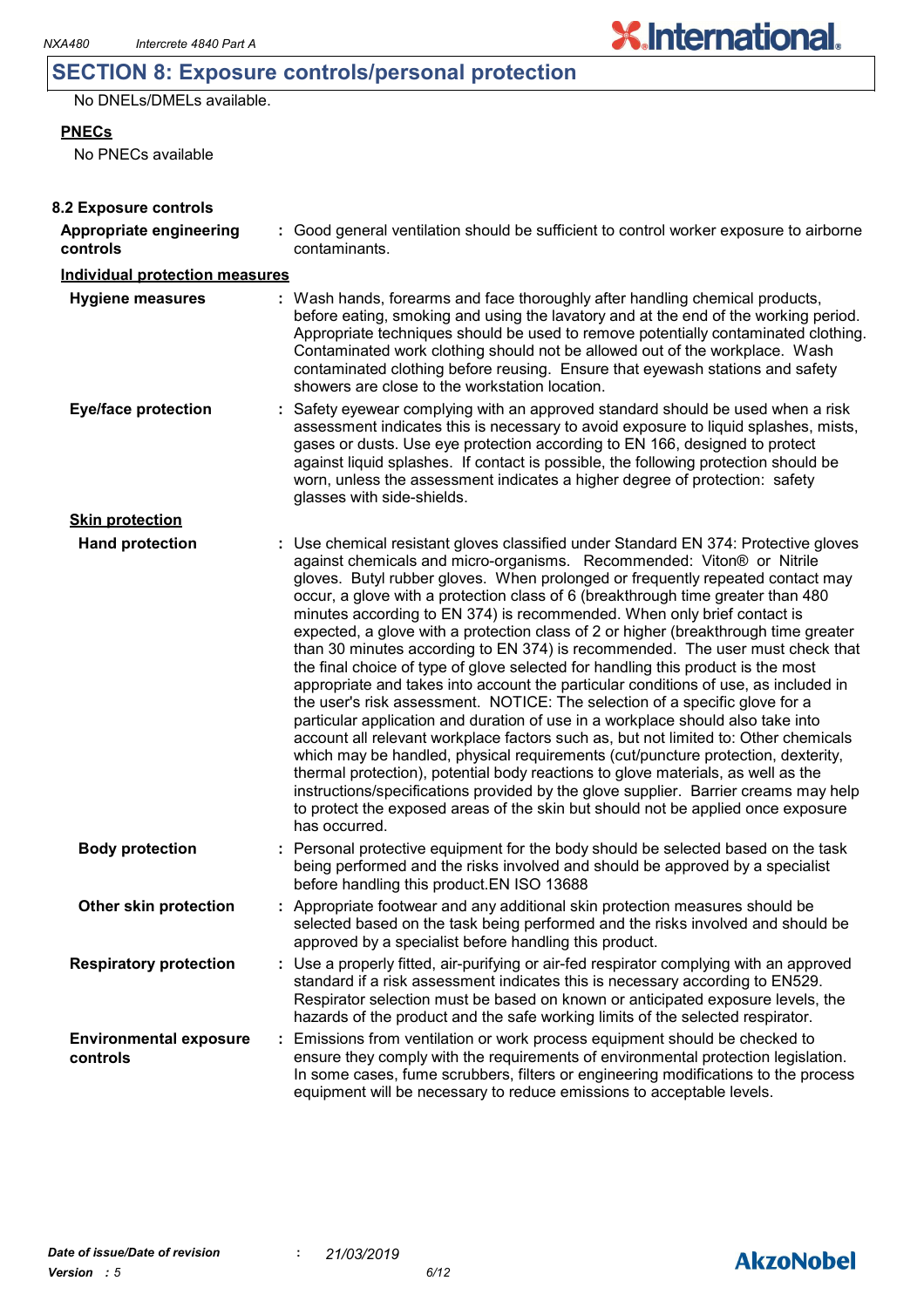## **X.International.**

### **SECTION 9: Physical and chemical properties**

#### **9.1 Information on basic physical and chemical properties**

| <b>Appearance</b>                                                 |                                                           |
|-------------------------------------------------------------------|-----------------------------------------------------------|
| <b>Physical state</b>                                             | : Liquid.                                                 |
| Colour                                                            | Off-white.                                                |
| Odour                                                             | Odourless.                                                |
| <b>Odour threshold</b>                                            | Not available.                                            |
| рH                                                                | : 8                                                       |
| <b>Melting point/freezing point</b>                               | : Not available.                                          |
| Initial boiling point and<br>boiling range                        | : Lowest known value: $100^{\circ}$ C (212°F) (water).    |
| <b>Flash point</b>                                                | Closed cup: 101°C                                         |
| <b>Evaporation rate</b>                                           | Not available.                                            |
| Flammability (solid, gas)                                         | : Not available.                                          |
| <b>Upper/lower flammability or</b><br>explosive limits            | : Not available.                                          |
| Vapour pressure                                                   | $\therefore$ Not available.                               |
| <b>Vapour density</b>                                             | Not available.                                            |
| <b>Relative density</b>                                           | : 1.01                                                    |
| Solubility(ies)                                                   | : Soluble in the following materials: cold water.         |
| <b>Partition coefficient: n-octanol/: Not available.</b><br>water |                                                           |
| <b>Auto-ignition temperature</b>                                  | : Not available.                                          |
| <b>Decomposition temperature</b>                                  | Not available.                                            |
| <b>Viscosity</b>                                                  | Kinematic (room temperature): 2221.781 mm <sup>2</sup> /s |
| <b>Explosive properties</b>                                       | Not available.                                            |
| <b>Oxidising properties</b>                                       | : Not available.                                          |

#### **9.2 Other information**

No additional information.

| <b>SECTION 10: Stability and reactivity</b> |                                                                                                           |  |
|---------------------------------------------|-----------------------------------------------------------------------------------------------------------|--|
| 10.1 Reactivity                             | : No specific test data related to reactivity available for this product or its ingredients.              |  |
| <b>10.2 Chemical stability</b>              | : The product is stable.                                                                                  |  |
| 10.3 Possibility of<br>hazardous reactions  | : Under normal conditions of storage and use, hazardous reactions will not occur.                         |  |
| 10.4 Conditions to avoid                    | : No specific data.                                                                                       |  |
| 10.5 Incompatible materials                 | : No specific data.                                                                                       |  |
| 10.6 Hazardous<br>decomposition products    | : Under normal conditions of storage and use, hazardous decomposition products<br>should not be produced. |  |

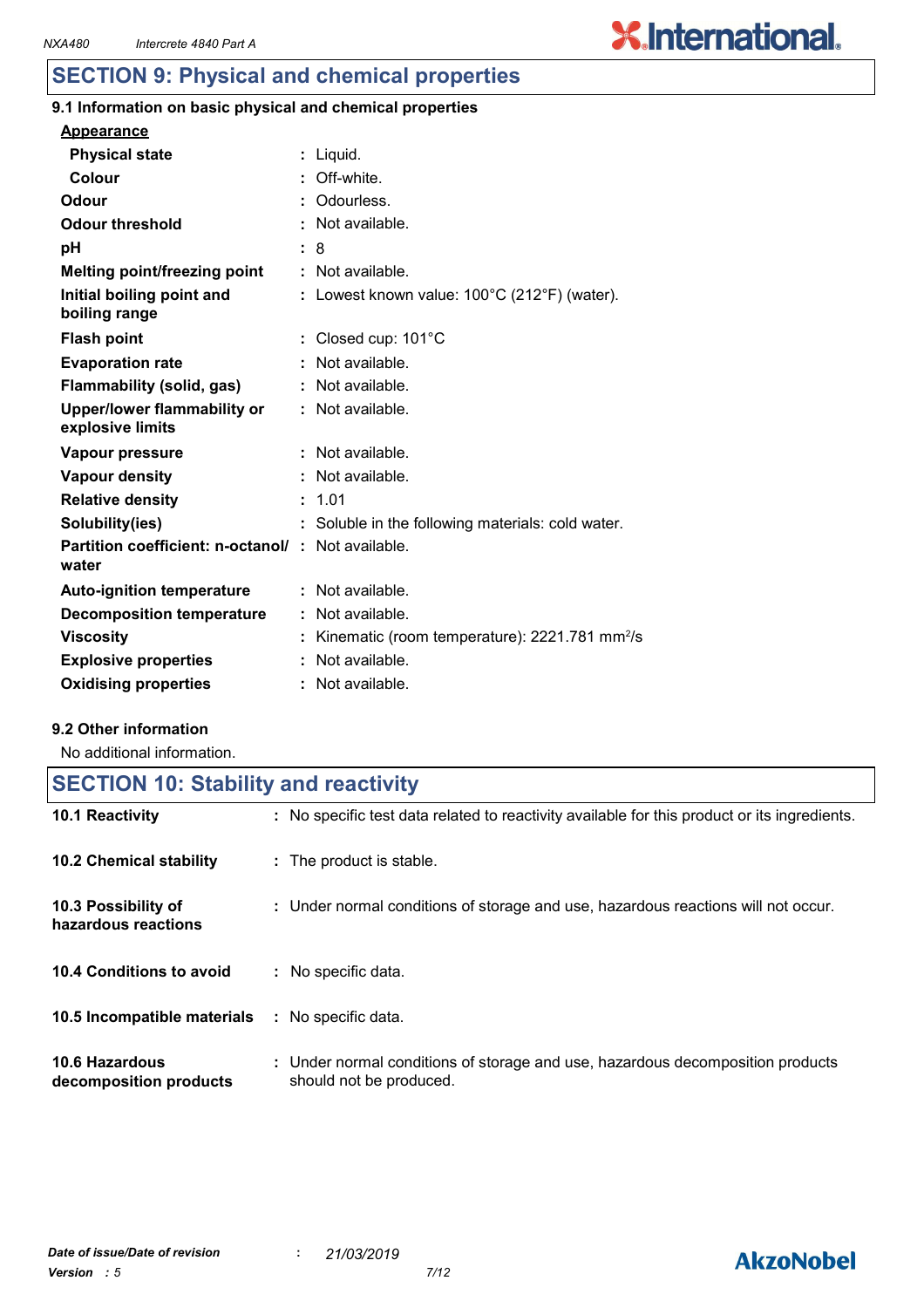### **SECTION 11: Toxicological information**

### **11.1 Information on toxicological effects**

#### **Acute toxicity**

| <b>Product/ingredient name</b>               | Result     | <b>Species</b> | <b>Dose</b> | <b>Exposure</b> |
|----------------------------------------------|------------|----------------|-------------|-----------------|
| $1,2$ -benzisothiazol-3(2H)-<br><b>l</b> one | ILD50 Oral | Rat            | 1020 mg/kg  |                 |

**Conclusion/Summary :** Not available.

**Irritation/Corrosion**

| Product/ingredient name                                                                       | <b>Result</b>                                                                | <b>Species</b> | <b>Score</b>             | <b>Exposure</b>             | <b>Observation</b> |
|-----------------------------------------------------------------------------------------------|------------------------------------------------------------------------------|----------------|--------------------------|-----------------------------|--------------------|
| Formaldehyde, oligomeric<br>reaction products with<br>1-chloro-2,3-epoxypropane<br>and phenol | Skin - Mild irritant                                                         | Rabbit         | $\overline{a}$           | 24 hours 500<br>microliters |                    |
| 1,2-benzisothiazol-3(2H)-one                                                                  | Skin - Mild irritant                                                         | Human          | $\overline{\phantom{a}}$ | 48 hours 5<br>Percent       |                    |
| <b>Conclusion/Summary</b>                                                                     | : Not available.                                                             |                |                          |                             |                    |
| <b>Sensitisation</b>                                                                          |                                                                              |                |                          |                             |                    |
| <b>Conclusion/Summary</b>                                                                     | : Not available.                                                             |                |                          |                             |                    |
| <b>Mutagenicity</b>                                                                           |                                                                              |                |                          |                             |                    |
| <b>Conclusion/Summary</b>                                                                     | : Not available.                                                             |                |                          |                             |                    |
| Carcinogenicity                                                                               |                                                                              |                |                          |                             |                    |
| <b>Conclusion/Summary</b>                                                                     | : Not available.                                                             |                |                          |                             |                    |
| <b>Reproductive toxicity</b>                                                                  |                                                                              |                |                          |                             |                    |
| <b>Conclusion/Summary</b>                                                                     | : Not available.                                                             |                |                          |                             |                    |
| <b>Teratogenicity</b>                                                                         |                                                                              |                |                          |                             |                    |
| <b>Conclusion/Summary</b>                                                                     | : Not available.                                                             |                |                          |                             |                    |
| Specific target organ toxicity (single exposure)                                              |                                                                              |                |                          |                             |                    |
| Not available.                                                                                |                                                                              |                |                          |                             |                    |
| Specific target organ toxicity (repeated exposure)                                            |                                                                              |                |                          |                             |                    |
| Not available.                                                                                |                                                                              |                |                          |                             |                    |
| <b>Aspiration hazard</b><br>Not available.                                                    |                                                                              |                |                          |                             |                    |
| Information on likely routes : Not available.<br>of exposure                                  |                                                                              |                |                          |                             |                    |
| <b>Potential acute health effects</b>                                                         |                                                                              |                |                          |                             |                    |
| Eye contact                                                                                   | : No known significant effects or critical hazards.                          |                |                          |                             |                    |
| <b>Inhalation</b>                                                                             | No known significant effects or critical hazards.                            |                |                          |                             |                    |
| <b>Skin contact</b>                                                                           | : May cause an allergic skin reaction.                                       |                |                          |                             |                    |
| Ingestion                                                                                     | : No known significant effects or critical hazards.                          |                |                          |                             |                    |
|                                                                                               | Symptoms related to the physical, chemical and toxicological characteristics |                |                          |                             |                    |
| Eye contact                                                                                   | : No specific data.                                                          |                |                          |                             |                    |
| Inhalation                                                                                    | : No specific data.                                                          |                |                          |                             |                    |
| <b>Skin contact</b>                                                                           | : Adverse symptoms may include the following:<br>irritation<br>redness       |                |                          |                             |                    |
| Ingestion                                                                                     | : No specific data.                                                          |                |                          |                             |                    |
|                                                                                               |                                                                              |                |                          |                             |                    |

#### **Delayed and immediate effects as well as chronic effects from short and long-term exposure**

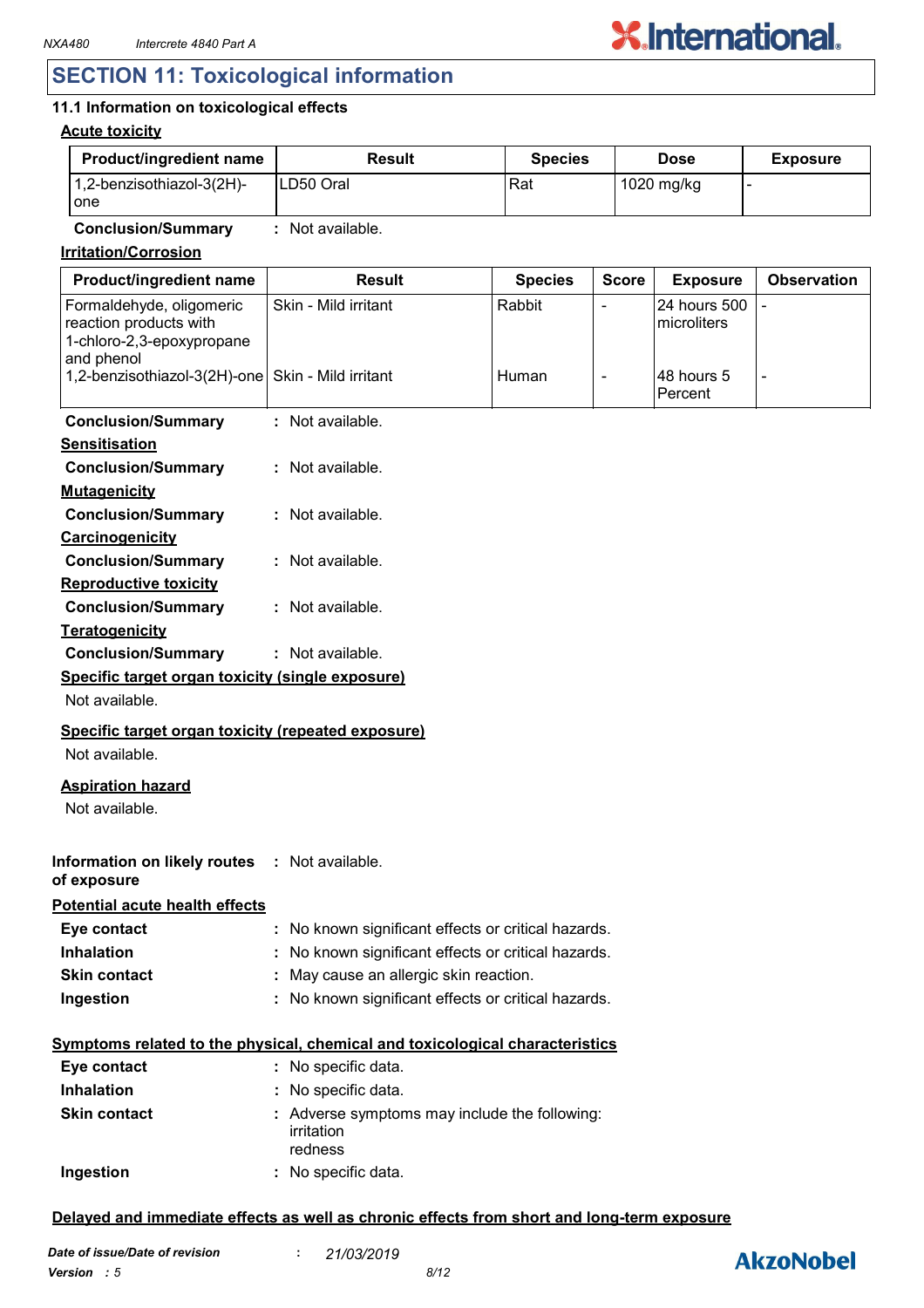# **X.International.**

### **SECTION 11: Toxicological information**

| <b>Short term exposure</b>              |                                                                                                        |  |
|-----------------------------------------|--------------------------------------------------------------------------------------------------------|--|
| <b>Potential immediate</b><br>effects   | $:$ Not available.                                                                                     |  |
| <b>Potential delayed effects</b>        | : Not available.                                                                                       |  |
| Long term exposure                      |                                                                                                        |  |
| <b>Potential immediate</b><br>effects   | $:$ Not available.                                                                                     |  |
| <b>Potential delayed effects</b>        | $:$ Not available.                                                                                     |  |
| <b>Potential chronic health effects</b> |                                                                                                        |  |
| Not available.                          |                                                                                                        |  |
| <b>Conclusion/Summary</b>               | : Not available.                                                                                       |  |
| General                                 | Once sensitized, a severe allergic reaction may occur when subsequently exposed<br>to very low levels. |  |
| Carcinogenicity                         | : No known significant effects or critical hazards.                                                    |  |
| <b>Mutagenicity</b>                     | : No known significant effects or critical hazards.                                                    |  |
| <b>Teratogenicity</b>                   | : No known significant effects or critical hazards.                                                    |  |
| <b>Developmental effects</b>            | : No known significant effects or critical hazards.                                                    |  |
| <b>Fertility effects</b>                | : No known significant effects or critical hazards.                                                    |  |
|                                         |                                                                                                        |  |

#### **Other information :**

: Not available.

### **SECTION 12: Ecological information**

#### **12.1 Toxicity**

| Product/ingredient name                          | <b>Result</b>                   | <b>Species</b>                             | <b>Exposure</b> |
|--------------------------------------------------|---------------------------------|--------------------------------------------|-----------------|
| 1,2-benzisothiazol-3(2H)-one Acute EC50 1.5 mg/l |                                 | Daphnia - Daphnia magna                    | 148 hours       |
|                                                  | Acute EC50 97 ppb Fresh water   | Daphnia - Daphnia magna                    | 48 hours        |
|                                                  | Acute IC50 0.067 mg/l           | Algae - Pseudokirchneriella<br>subcapitata | 72 hours        |
|                                                  | Acute LC50 >10 mg/l Fresh water | Crustaceans - Ceriodaphnia<br>dubia        | 48 hours        |
|                                                  | Acute LC50 1.3 mg/l             | Fish - Ochorhyncus mykiss                  | 96 hours        |
|                                                  | Acute LC50 167 ppb Fresh water  | Fish - Oncorhynchus mykiss                 | 96 hours        |
| Canalugian Cumman                                | . Not ovojlabla                 |                                            |                 |

**Conclusion/Summary :** Not available.

#### **12.2 Persistence and degradability**

**Conclusion/Summary :** Not available.

#### **12.3 Bioaccumulative potential**

| <b>Product/ingredient name</b>                                                                   | ⊺LoɑP <sub>ow</sub> | <b>BCF</b> | <b>Potential</b> |
|--------------------------------------------------------------------------------------------------|---------------------|------------|------------------|
| Formaldehyde, oligomeric<br>reaction products with<br>$1$ -chloro-2,3-epoxypropane<br>and phenol | 12.7                | 150        | <b>I</b> ow      |

#### **12.4 Mobility in soil**

| Soil/water partition<br>coefficient (Koc) | : Not available. |
|-------------------------------------------|------------------|
| <b>Mobility</b>                           | : Not available. |

#### **PBT :** Not applicable. **12.5 Results of PBT and vPvB assessment**

| . |  | . TVUL applicable. |
|---|--|--------------------|
|   |  |                    |
|   |  |                    |
|   |  |                    |

### **AkzoNobel**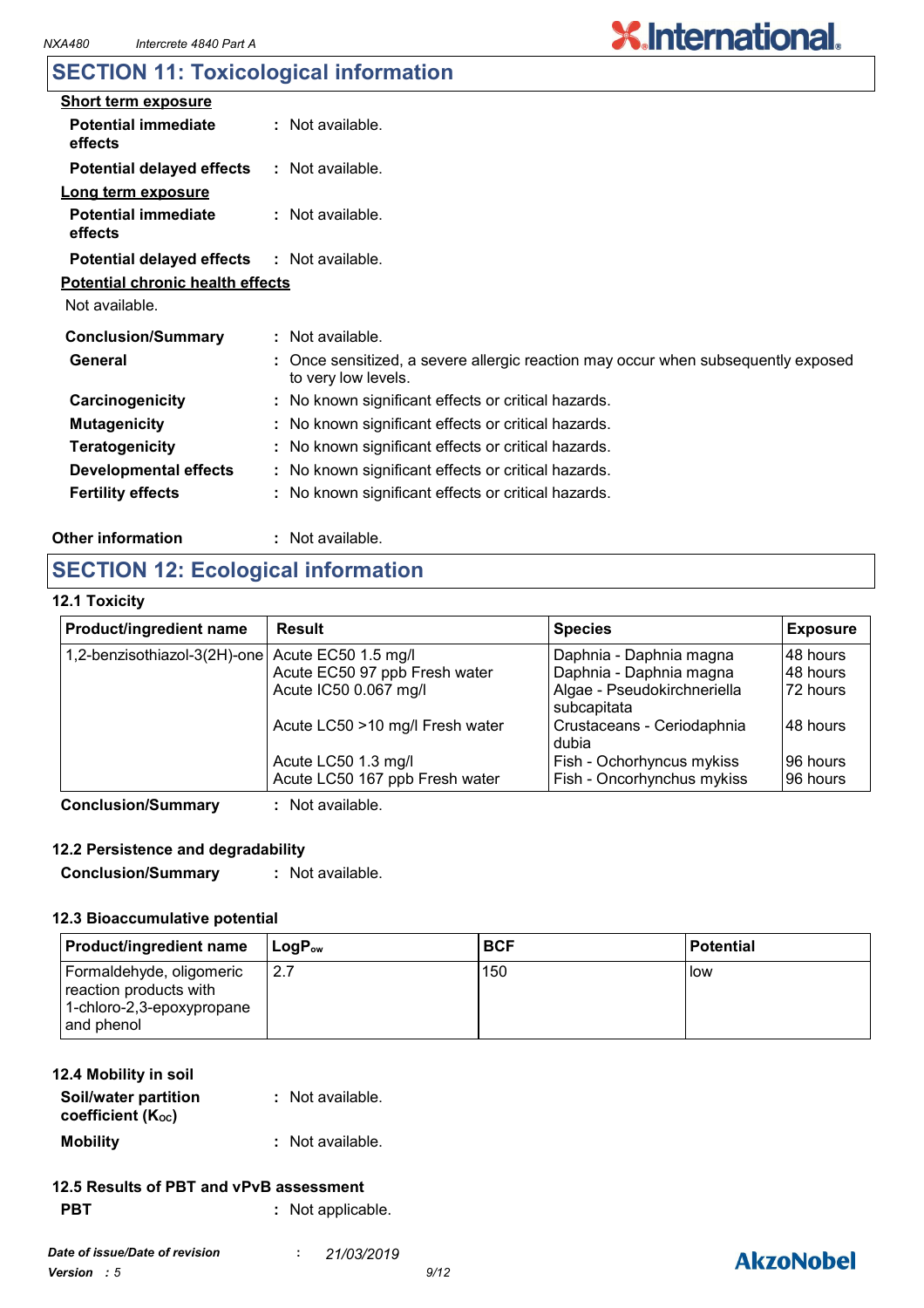### **SECTION 12: Ecological information**

**vPvB :** Not applicable.

**12.6 Other adverse effects** : No known significant effects or critical hazards.

### **SECTION 13: Disposal considerations**

The information in this section contains generic advice and guidance. The list of Identified Uses in Section 1 should be consulted for any available use-specific information provided in the Exposure Scenario(s).

#### **13.1 Waste treatment methods**

#### **Product**

| <b>Methods of disposal</b> | : The generation of waste should be avoided or minimised wherever possible.<br>Disposal of this product, solutions and any by-products should at all times comply<br>with the requirements of environmental protection and waste disposal legislation<br>and any regional local authority requirements.<br>Dispose of surplus and non-recyclable products via a licensed waste disposal<br>contractor. Waste should not be disposed of untreated to the sewer unless fully<br>compliant with the requirements of all authorities with jurisdiction. |
|----------------------------|-----------------------------------------------------------------------------------------------------------------------------------------------------------------------------------------------------------------------------------------------------------------------------------------------------------------------------------------------------------------------------------------------------------------------------------------------------------------------------------------------------------------------------------------------------|
| <b>Hazardous waste</b>     | : Yes.                                                                                                                                                                                                                                                                                                                                                                                                                                                                                                                                              |

#### **European waste catalogue (EWC)**

| <b>Waste code</b>          | <b>Waste designation</b>                                                                                                                                                                                                                                                                                                                     |  |  |
|----------------------------|----------------------------------------------------------------------------------------------------------------------------------------------------------------------------------------------------------------------------------------------------------------------------------------------------------------------------------------------|--|--|
| 08 02 99                   | wastes not otherwise specified                                                                                                                                                                                                                                                                                                               |  |  |
| Code number                | <b>Waste designation</b>                                                                                                                                                                                                                                                                                                                     |  |  |
| EWC 08 01 20               | aqueous suspensions containing paint or varnish other than those mentioned in 08 01 19                                                                                                                                                                                                                                                       |  |  |
| <b>Packaging</b>           |                                                                                                                                                                                                                                                                                                                                              |  |  |
| <b>Methods of disposal</b> | : Dispose of containers contaminated by the product in accordance with local or<br>national legal provisions. This material and its container must be disposed of as<br>hazardous waste. Dispose of via a licensed waste disposal contractor.                                                                                                |  |  |
| <b>Special precautions</b> | : This material and its container must be disposed of in a safe way. Care should be<br>taken when handling emptied containers that have not been cleaned or rinsed out.<br>Empty containers or liners may retain some product residues. Avoid dispersal of<br>spilt material and runoff and contact with soil, waterways, drains and sewers. |  |  |

### **SECTION 14: Transport information**

|                                    | <b>ADR/RID</b>           | <b>IMDG</b>    | <b>IATA</b>    |
|------------------------------------|--------------------------|----------------|----------------|
| 14.1 UN number                     | Not regulated.           | Not regulated. | Not regulated. |
| 14.2 UN proper<br>shipping name    | $\overline{\phantom{a}}$ |                |                |
| 14.3 Transport<br>hazard class(es) | $\overline{\phantom{0}}$ |                |                |
| 14.4 Packing<br>group              | $\qquad \qquad$          |                |                |
| 14.5<br>Environmental<br>hazards   | No.                      | No.            | No.            |
| <b>Additional</b><br>information   | -                        |                |                |

**X.International.**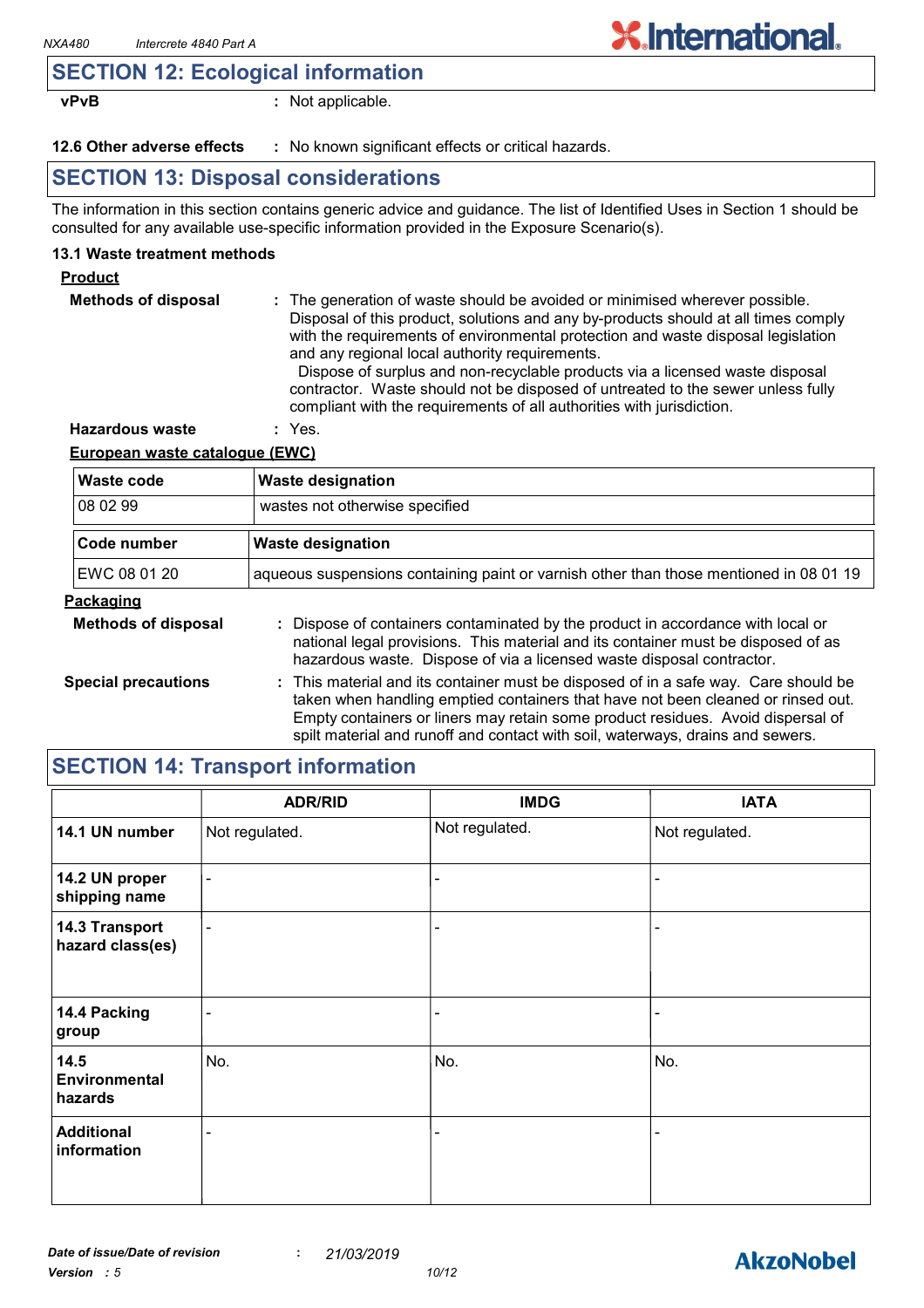### **SECTION 14: Transport information**

| <b>IMDG Code Segregation</b> | : Not applicable. |
|------------------------------|-------------------|
| group                        |                   |

- **14.6 Special precautions for : Transport within user's premises:** always transport in closed containers that are **user** upright and secure. Ensure that persons transporting the product know what to do in the event of an accident or spillage.
- **14.7 Transport in bulk according to Annex II of Marpol and the IBC Code :** Not available.

### **SECTION 15: Regulatory information**

**15.1 Safety, health and environmental regulations/legislation specific for the substance or mixture EU Regulation (EC) No. 1907/2006 (REACH)**

| Annex XIV - List of substances subject to authorisation                                                                                                                    |                                                                                                        |
|----------------------------------------------------------------------------------------------------------------------------------------------------------------------------|--------------------------------------------------------------------------------------------------------|
| <b>Annex XIV</b>                                                                                                                                                           |                                                                                                        |
| <b>Substances of very high concern</b>                                                                                                                                     |                                                                                                        |
| None of the components are listed.                                                                                                                                         |                                                                                                        |
| <b>Annex XVII - Restrictions : Not applicable.</b><br>on the manufacture,<br>placing on the market<br>and use of certain<br>dangerous substances,<br>mixtures and articles |                                                                                                        |
| <b>Other EU regulations</b>                                                                                                                                                |                                                                                                        |
| <b>Europe inventory</b>                                                                                                                                                    | : Not determined.                                                                                      |
| <b>Special packaging requirements</b>                                                                                                                                      |                                                                                                        |
| <b>Containers to be fitted</b><br>with child-resistant<br>fastenings                                                                                                       | : Not applicable.                                                                                      |
| Tactile warning of danger : Not applicable.                                                                                                                                |                                                                                                        |
| Ozone depleting substances (1005/2009/EU)<br>Not listed.                                                                                                                   |                                                                                                        |
| Prior Informed Consent (PIC) (649/2012/EU)<br>Not listed.                                                                                                                  |                                                                                                        |
| <b>National regulations</b><br><b>References</b>                                                                                                                           | Conforms to Regulation (EC) No. 1907/2006 (REACH), Annex II and Regulation<br>(EC) No. 1272/2008 (CLP) |
| <b>15.2 Chemical safety</b><br>assessment                                                                                                                                  | : No Chemical Safety Assessment has been carried out.                                                  |

### **SECTION 16: Other information**

 $\nabla$  Indicates information that has changed from previously issued version.

| Date of issue/Date of revision       | vPvB = Very Persistent and Very Bioaccumulative<br>21/03/2019<br>$\blacksquare$                                                   | <b>AkzoNobel</b> |
|--------------------------------------|-----------------------------------------------------------------------------------------------------------------------------------|------------------|
|                                      | PBT = Persistent, Bioaccumulative and Toxic<br>PNEC = Predicted No Effect Concentration<br><b>RRN = REACH Registration Number</b> |                  |
|                                      | DNEL = Derived No Effect Level<br>EUH statement = CLP-specific Hazard statement                                                   |                  |
|                                      | 1272/2008]<br>DMEL = Derived Minimal Effect Level                                                                                 |                  |
| <b>Abbreviations and</b><br>acronyms | : ATE = Acute Toxicity Estimate<br>CLP = Classification, Labelling and Packaging Regulation [Regulation (EC) No.                  |                  |
|                                      |                                                                                                                                   |                  |